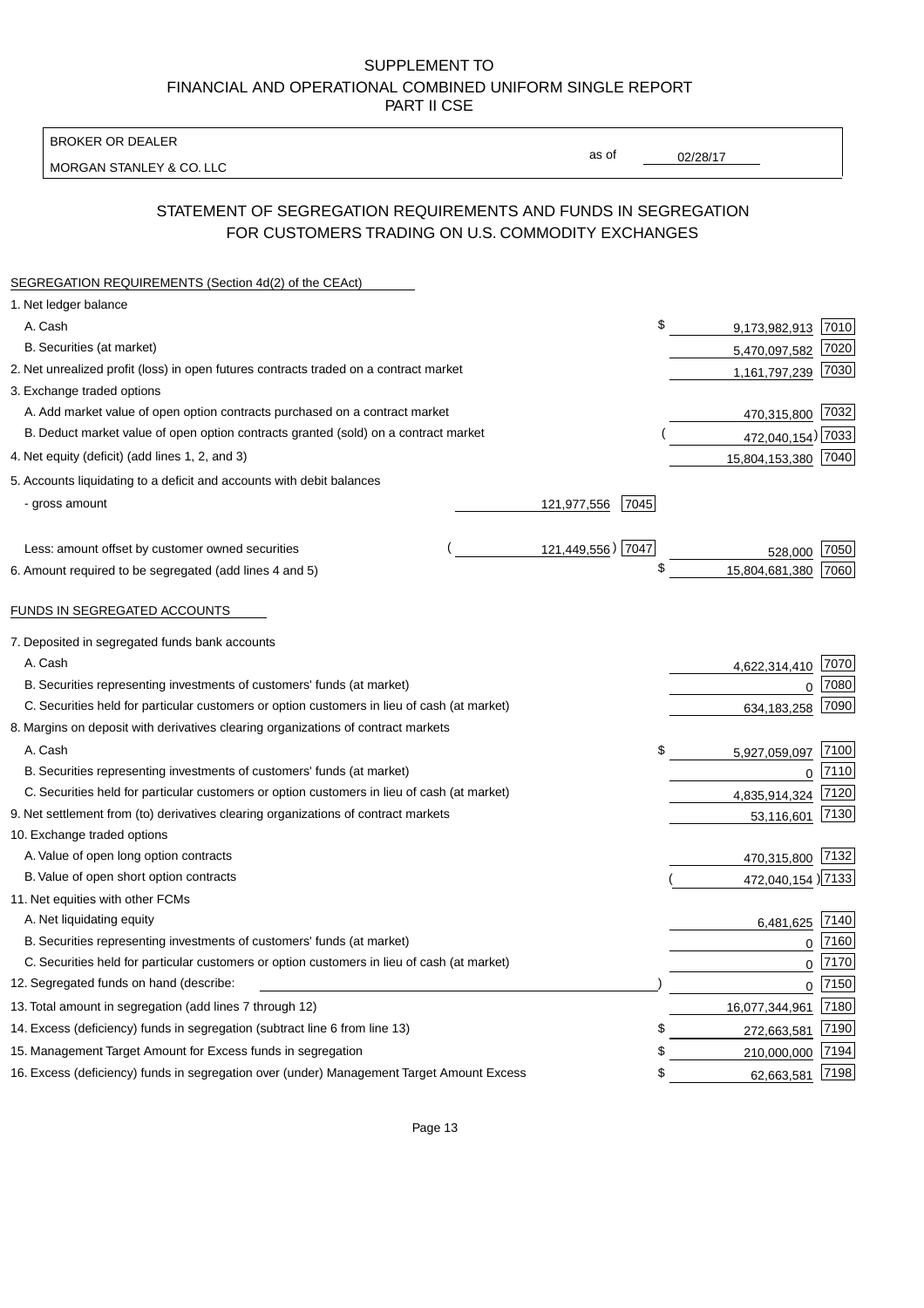| <b>BROKER OR DEALER</b>                                                                                  | as of                    |          |                |
|----------------------------------------------------------------------------------------------------------|--------------------------|----------|----------------|
| MORGAN STANLEY & CO. LLC                                                                                 |                          | 02/28/17 |                |
| STATEMENT OF SEGREGATION REQUIREMENTS AND FUNDS IN SEGREGATION<br>FOR CUSTOMERS' DEALER OPTIONS ACCOUNTS |                          |          |                |
| 1. Amount required to be segregated in accordance                                                        | \$                       |          |                |
| with Commission regulation 32.6                                                                          |                          |          | <u>0</u>  7200 |
| 2. Funds in segregated accounts                                                                          |                          |          |                |
| A. Cash                                                                                                  | \$<br> 7210 <br>$\Omega$ |          |                |
| B. Securities (at market)                                                                                | 7220<br>0                |          |                |
| C. Total                                                                                                 |                          |          | 7230           |
| 3. Excess (deficiency) funds in segregation                                                              |                          |          |                |
| (subtract line 2.C from line 1)                                                                          |                          |          | 0 7240         |
|                                                                                                          |                          |          |                |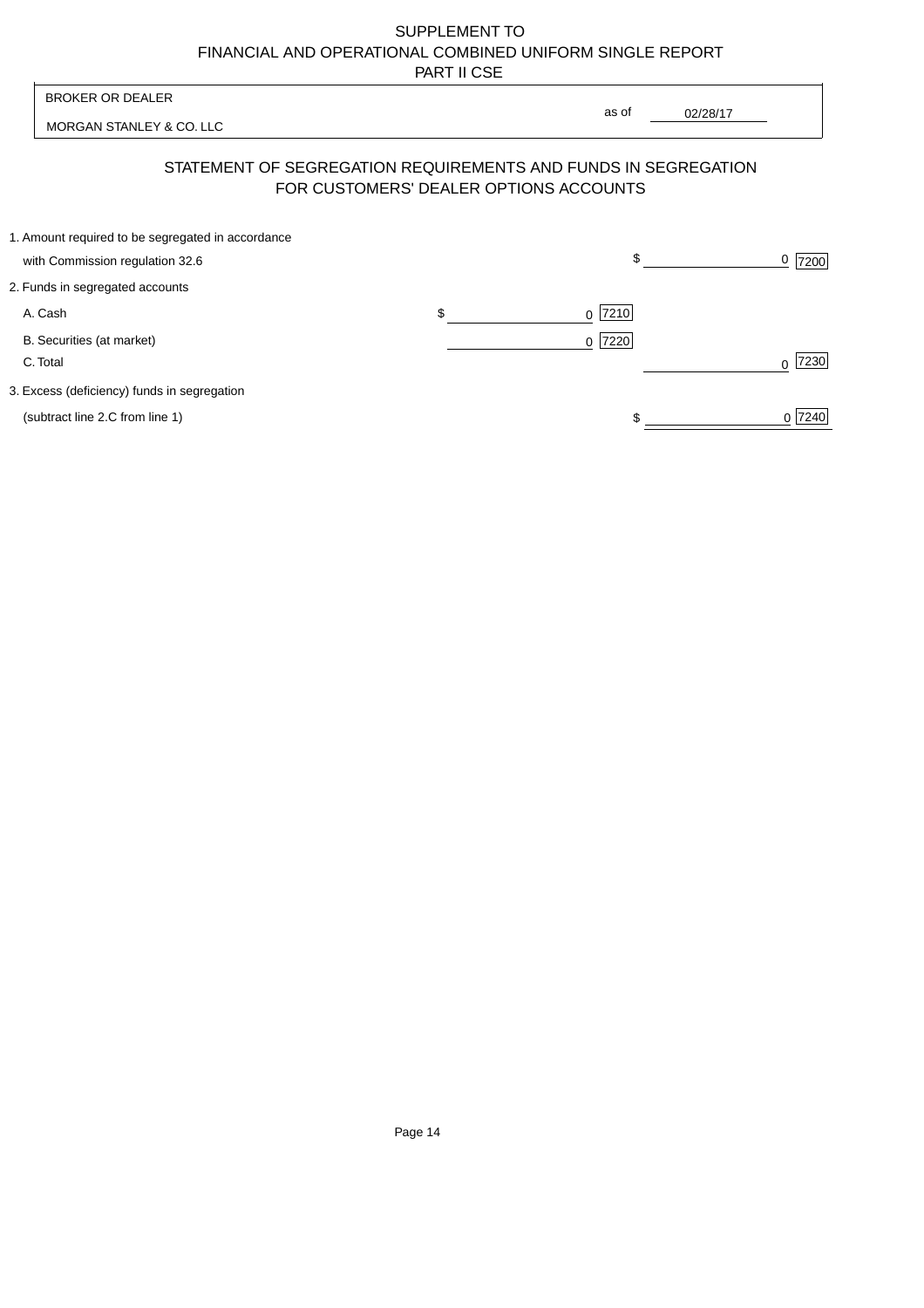PART II CSE

MORGAN STANLEY & CO. LLC and the contract of the contract of the contract of the contract of the contract of the contract of the contract of the contract of the contract of the contract of the contract of the contract of t BROKER OR DEALER

as of

### STATEMENT OF SECURED AMOUNTS AND FUNDS HELD IN SEPARATE ACCOUNTS PURSUANT TO COMMISSION REGULATION 30.7

#### FOREIGN FUTURES AND FOREIGN OPTIONS SECURED AMOUNTS

| Amount required to be set aside pursuant to law, rule or regulation of a foreign government<br>or a rule of a self-regulatory organization authorized thereunder |  |                    | \$ |               | 7305 |
|------------------------------------------------------------------------------------------------------------------------------------------------------------------|--|--------------------|----|---------------|------|
| 1. Net ledger balance - Foreign Futures and Foreign Option Trading - All Customers                                                                               |  |                    |    |               |      |
| A. Cash                                                                                                                                                          |  |                    | \$ | 2,753,722,637 | 7315 |
| B. Securities (at market)                                                                                                                                        |  |                    |    | 1,418,500,540 | 7317 |
| 2. Net unrealized profit (loss) in open futures contracts traded on a foreign board of trade                                                                     |  |                    |    | 465,351,226   | 7325 |
| 3. Exchange traded options                                                                                                                                       |  |                    |    |               |      |
| A. Market value of open option contracts purchased on a foreign board of trade                                                                                   |  |                    |    | 30,638,427    | 7335 |
| B. Market value of open contracts granted (sold) on a foreign board of trade                                                                                     |  |                    |    | (13,031,600)  | 7337 |
| 4. Net equity (deficit) (add lines 1.2. and 3.)                                                                                                                  |  |                    | \$ | 4,655,181,230 | 7345 |
| 5. Accounts liquidating to a deficit and accounts with                                                                                                           |  |                    |    |               |      |
| debit balances - gross amount                                                                                                                                    |  | 7351<br>35,651,870 |    |               |      |
| Less: amount offset by customer owned securities                                                                                                                 |  | 34,984,833) 7352   |    | 667,037       | 7354 |
| 6. Amount required to be set aside as the secured amount - Net Liquidating Equity Method (add lines 4 and 5)                                                     |  |                    | \$ | 4,655,848,267 | 7355 |
| 7. Greater of amount required to be set aside pursuant to foreign jurisdiction (above) or line 6.                                                                |  |                    | \$ | 4,655,848,267 | 7360 |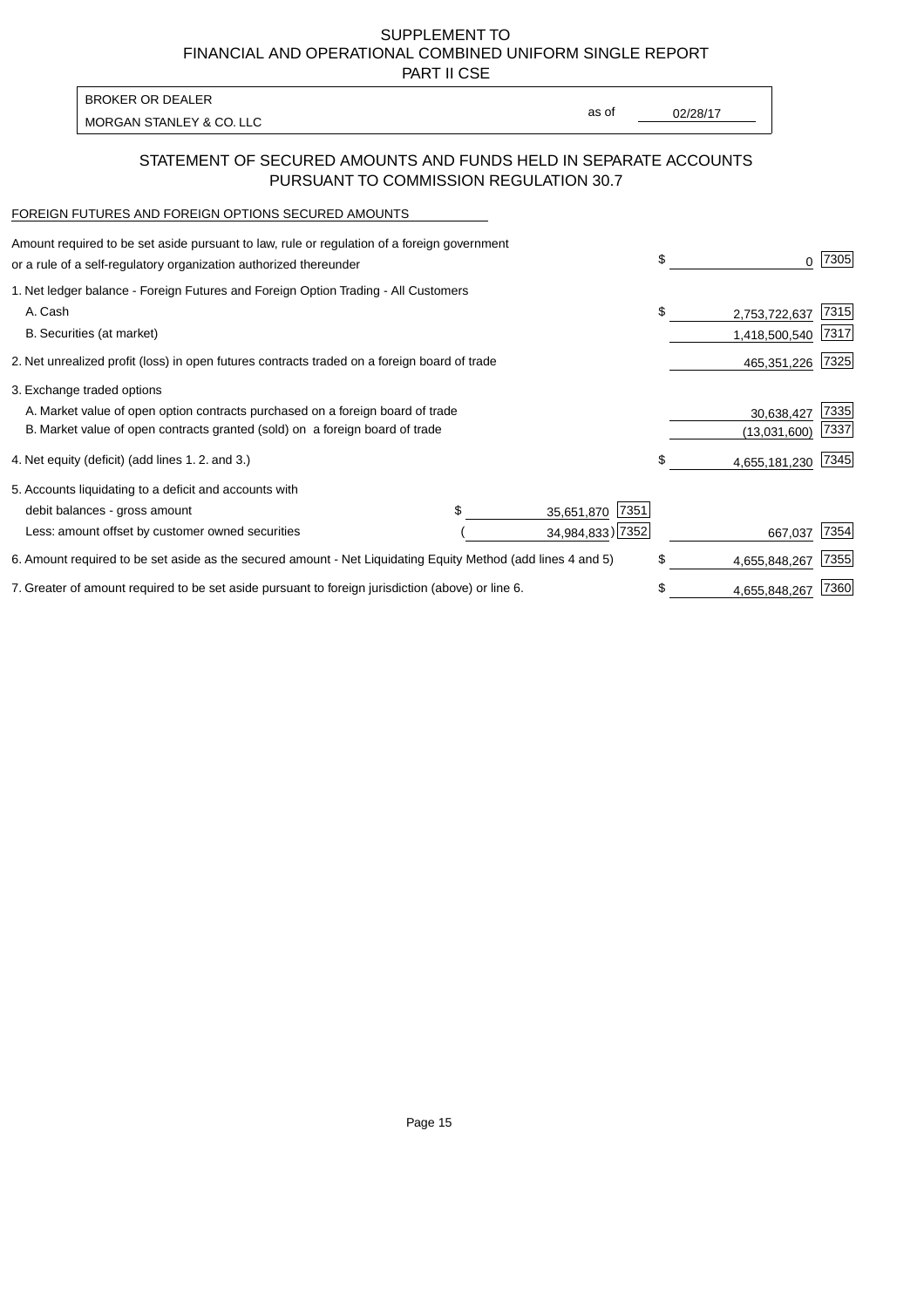BROKER OR DEALER

MORGAN STANLEY & CO. LLC

02/28/17 as of

## STATEMENT OF SECURED AMOUNTS AND FUNDS HELD IN SEPARATE ACCOUNTS PURSUANT TO COMMISSION REGULATION 30.7

### FUNDS DEPOSITED IN SEPARATE REGULATION 30.7 ACCOUNTS

| 1. Cash in banks                   |                                                                                        |      |                                    |             |                    |
|------------------------------------|----------------------------------------------------------------------------------------|------|------------------------------------|-------------|--------------------|
|                                    | A. Banks located in the United States                                                  |      | \$<br>579,980,075 7500             |             |                    |
|                                    | B. Other banks qualified under Regulation 30.7                                         |      |                                    |             |                    |
| Name(s):                           | 0                                                                                      | 7510 | 412,607,784 7520 \$                |             | 992,587,859 7530   |
| 2. Securities                      |                                                                                        |      |                                    |             |                    |
|                                    | A. In safekeeping with banks located in the United States                              |      | \$<br>274,810,704 7540             |             |                    |
|                                    | B. In safekeeping with other banks qualified under Regulation 30.7                     |      |                                    |             |                    |
| Name(s):                           | 0                                                                                      | 7550 |                                    | $0$ 7560    | 274,810,704 7570   |
|                                    | 3. Equities with registered futures commission merchants                               |      |                                    |             |                    |
| A. Cash                            |                                                                                        |      | \$                                 | $0$ 7580    |                    |
| <b>B.</b> Securities               |                                                                                        |      |                                    | $0$ 7590    |                    |
|                                    | C. Unrealized gain (loss) on open futures contracts                                    |      |                                    | $0$ 7600    |                    |
| D. Value of long option contracts  |                                                                                        |      |                                    | $0$ 7610    |                    |
| E. Value of short option contracts |                                                                                        |      |                                    | $0$ ) 7615  | 0 7620             |
|                                    | 4. Amounts held by clearing organizations of foreign boards of trade                   |      |                                    |             |                    |
| Name(s):                           | <u> 1980 - Johann Barn, mars an t-Amerikaansk kommunister (</u>                        | 7630 |                                    |             |                    |
| A. Cash                            |                                                                                        |      | \$                                 | 0 7640      |                    |
| <b>B.</b> Securities               |                                                                                        |      |                                    | $0$ 7650    |                    |
|                                    | C. Amount due to (from) clearing organizations - daily variation                       |      |                                    | $0$ 7660    |                    |
| D. Value of long option contracts  |                                                                                        |      |                                    | $0^{7670}$  |                    |
| E. Value of short option contracts |                                                                                        |      |                                    | $_0$ ) 7675 | $0^{7680}$         |
|                                    | 5. Amounts held by members of foreign boards of trade                                  |      |                                    |             |                    |
| Name(s):                           | 0                                                                                      | 7690 |                                    |             |                    |
| A. Cash                            |                                                                                        |      | \$<br>1,968,578,729 7700           |             |                    |
| <b>B.</b> Securities               |                                                                                        |      | 1,143,689,836 7710                 |             |                    |
|                                    | C. Unrealized gain (loss) on open futures contracts                                    |      | 465,576,726 7720                   |             |                    |
| D. Value of long option contracts  |                                                                                        |      | 30,638,427 7730                    |             |                    |
| E. Value of short option contracts |                                                                                        |      | $(13,031,600)$ <sup>)</sup> [7735] |             | 3,595,452,118 7740 |
|                                    | 6. Amounts with other depositories designated by a foreign board of trade              |      |                                    |             |                    |
| Name(s):                           | 0                                                                                      | 7750 |                                    |             | 0 7760             |
|                                    |                                                                                        |      |                                    |             | 0 7765             |
|                                    | 8. Total funds in separate section 30.7 accounts                                       |      |                                    | \$          | 4,862,850,681 7770 |
|                                    | 9. Excess (deficiency) set Aside Funds for Secured Amount (subtract Line 7 Secured     |      |                                    |             |                    |
| Statement page 15 from Line 8)     |                                                                                        |      |                                    | \$          | 207,002,414 7380   |
|                                    | 10. Management Target Amount for Excess funds in separate section 30.7 accounts        |      |                                    | \$          | 160,000,000 7780   |
|                                    | 11. Excess (deficiency) funds in separate 30.7 accounts over (under) Management Target |      |                                    | \$          | 47,002,414 7785    |